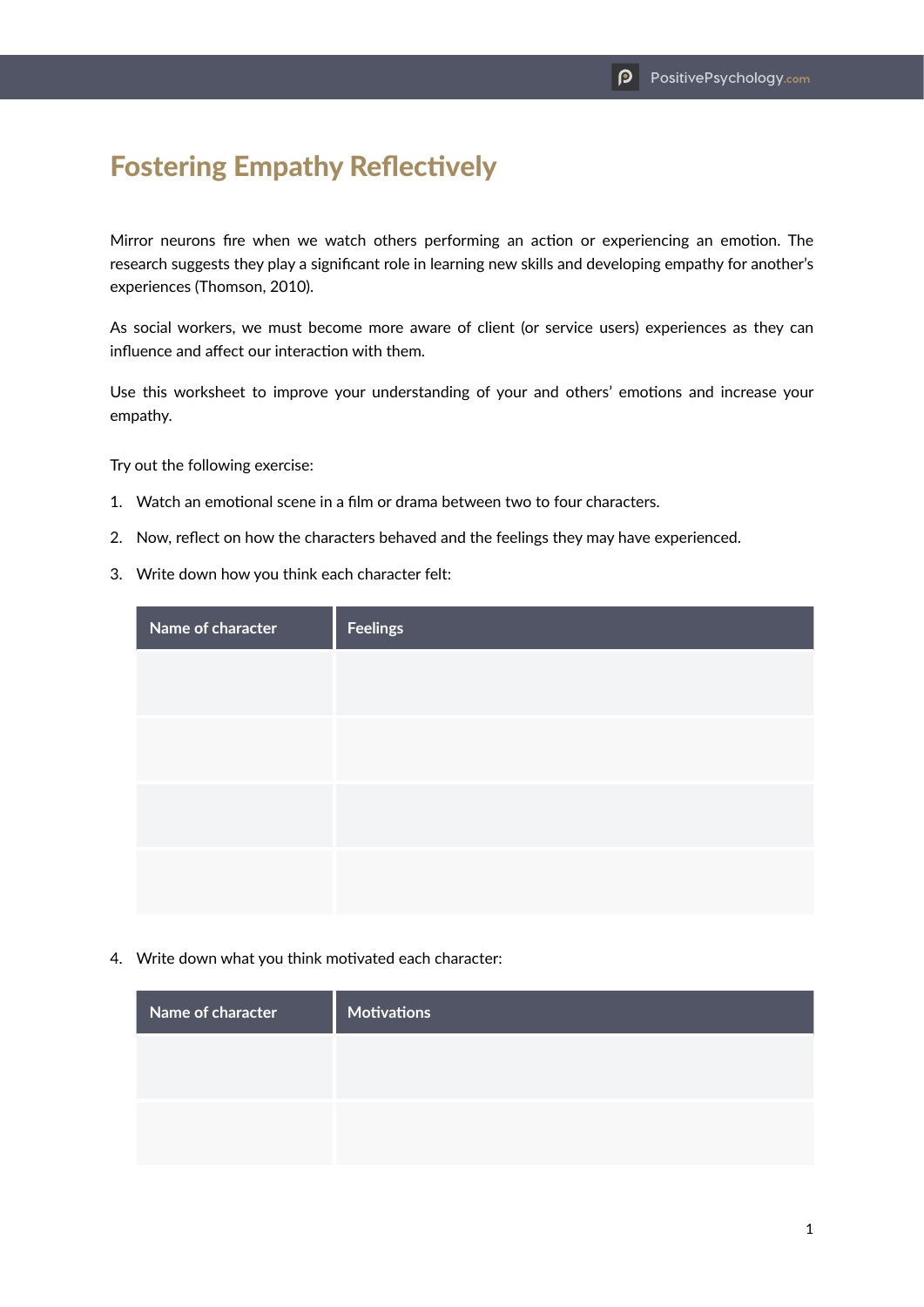| Name of character | <b>Motivations</b> |
|-------------------|--------------------|
|                   |                    |
|                   |                    |
|                   |                    |

5. Write down what you think each characters' intentions were:

| Name | <b>Intentions</b> |
|------|-------------------|
|      |                   |
|      |                   |
|      |                   |
|      |                   |
|      |                   |
|      |                   |

6. Now, re-watch the scene. Then write down any indications of empathy between the character, including what they said and how they behaved or mirrored one another.

| Name of character | Signs of empathy |
|-------------------|------------------|
|                   |                  |
|                   |                  |
|                   |                  |
|                   |                  |
|                   |                  |
|                   |                  |

The purpose of this exercise is to make you more aware of behavior and the emotions and thoughts underneath to increase your capacity for empathy.